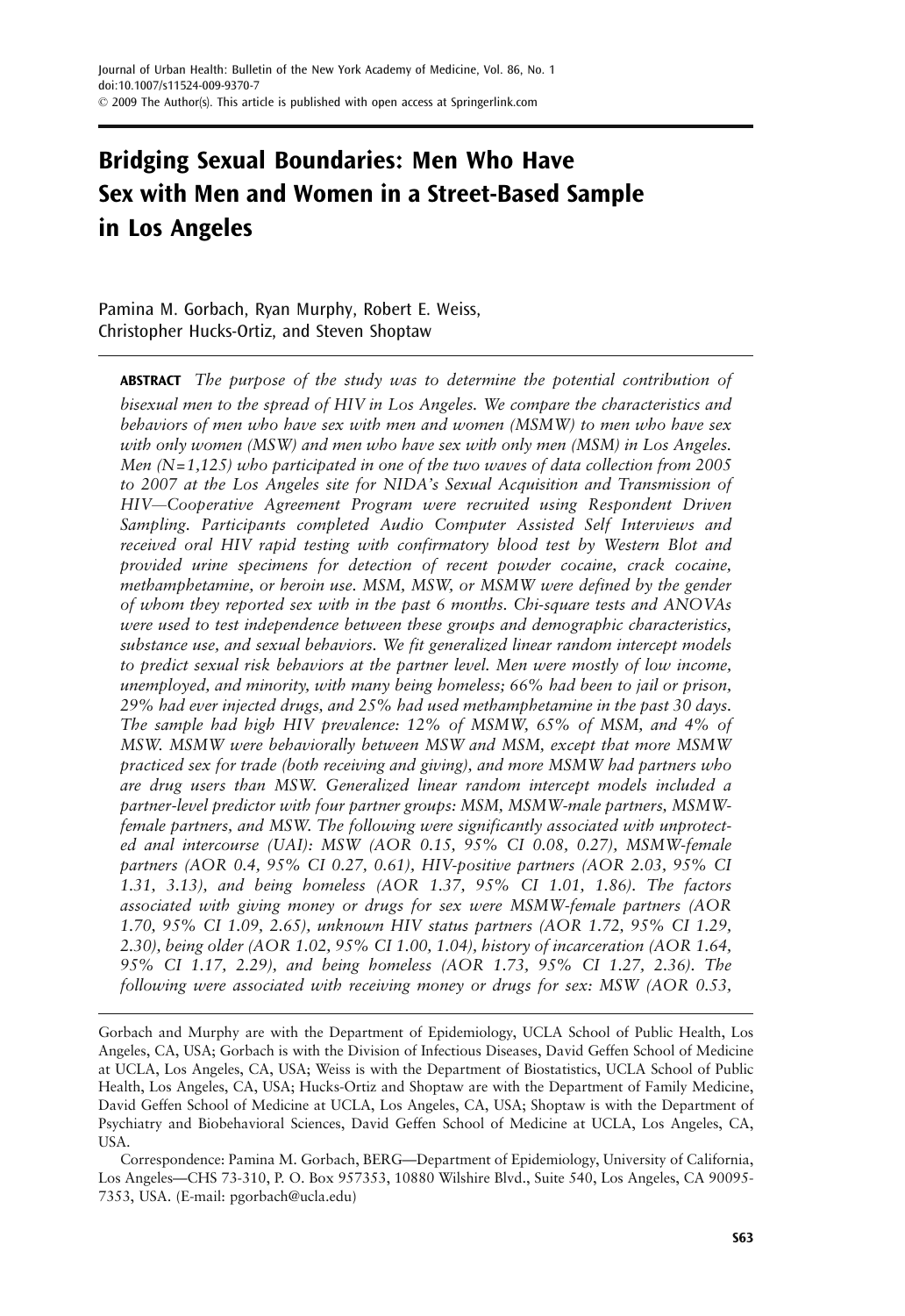95% CI 0.32, 0.89), African American (AOR 2.42, 95% CI 1.56, 3.76), Hispanic (AOR 1.85, 95% CI 1.12, 3.05), history of incarceration (AOR 1.44, 95% CI 1.04, 2.01), history of injecting drugs (AOR 1.57, 95% CI 1.13, 2.19), and had been recently homeless (AOR 2.14, 95% CI 1.57, 2.94). While overall HIV-positive MSM had more UAI with partners of any HIV status than MSMW with either partner gender, among HIV-positive MSMW, more had UAI with HIV-negative and HIV status unknown female partners than male partners. Findings highlight the interconnectedness of sexual and drug networks in this sample of men—as most have partners who use drugs and they use drugs themselves. We find a concentration of risk that occurs particularly among impoverished minorities—where many men use drugs, trade sex, and have sex with either gender. Findings also suggest an embedded core group of drug-using MSMW who may not so much contribute to spreading the HIV epidemic to the general population, but driven by their pressing need for drugs and money, concentrate the epidemic among men and women like themselves who have few resources.

KEYWORDS Sexual bridging, MSMW, HIV risk behavior, HIV transmission risks

#### INTRODUCTION

Mathematical modeling of the transmission dynamics of sexually transmitted infections (STIs), including HIV, has shown that sexual mixing patterns within populations contribute to their maintenance and spread.<sup>[1](#page-12-0)</sup> Assortative sexual mixing (like-with-like) has been shown in such models to sustain STIs in distinct social groups.[2](#page-12-0) Assortative sexual mixing implies concordance between sex partners by factors such as age, residence location, ethnicity, socioeconomic status, or the rate of sex partner acquisition. In contrast, disassortative mixing implies discordance in characteristics of partners and has been shown empirically to allow spread of STI from groups with high STI prevalence (e.g., sex workers) to others within a population.[3,4](#page-12-0) Such discordance between sexual partners may represent a "bridge" between sexual networks because sexual networks are largely composed of individuals concordant for geographic residence, age, ethnicity, and sexual activity level.[3,5,6](#page-12-0) Such bridging enhances the movement of STI across networks when it exposes an individual from a low-risk network (one with few STIs and little risk behavior) to a person more likely to have an STI because they are from a high-risk network (one with more STIs and more risk behaviors).

The types of discordance between partner characteristics that have been associated with STIs includes discordance by number of lifetime partners,  $7,8$  by race/ethnicity, $3-5,9$  $3-5,9$  $3-5,9$  and by age with HIV among men who have sex with men  $(MSM)^{10}$  $(MSM)^{10}$  $(MSM)^{10}$  and in Sub-Saharan Africa also with HIV between young women and older male partners.<sup>[11](#page-13-0)</sup> The characteristic less studied for discordance is drug use and particularly drug discordance by gender of sexual partners as these partnerships may involve more than one type of discordance. Given that a significant number of sex partners of IDUs have been shown to be non-IDUs,<sup>12</sup> non-injecting drug users are also likely to have many non-drug-using partners. Discordance by more than one characteristic may represent compounded risk for transmission across networks.

To establish and sustain a generalized epidemic in the USA, a large number of HIV transmissions from those with the highest HIV prevalence, MSM, to women would be required. Men who have sex with both men and women (MSMW) would serve as the bridge for HIV. Among women and MSMW, the majority of persons with new diagnoses of HIV/AIDS are African American. In addition, African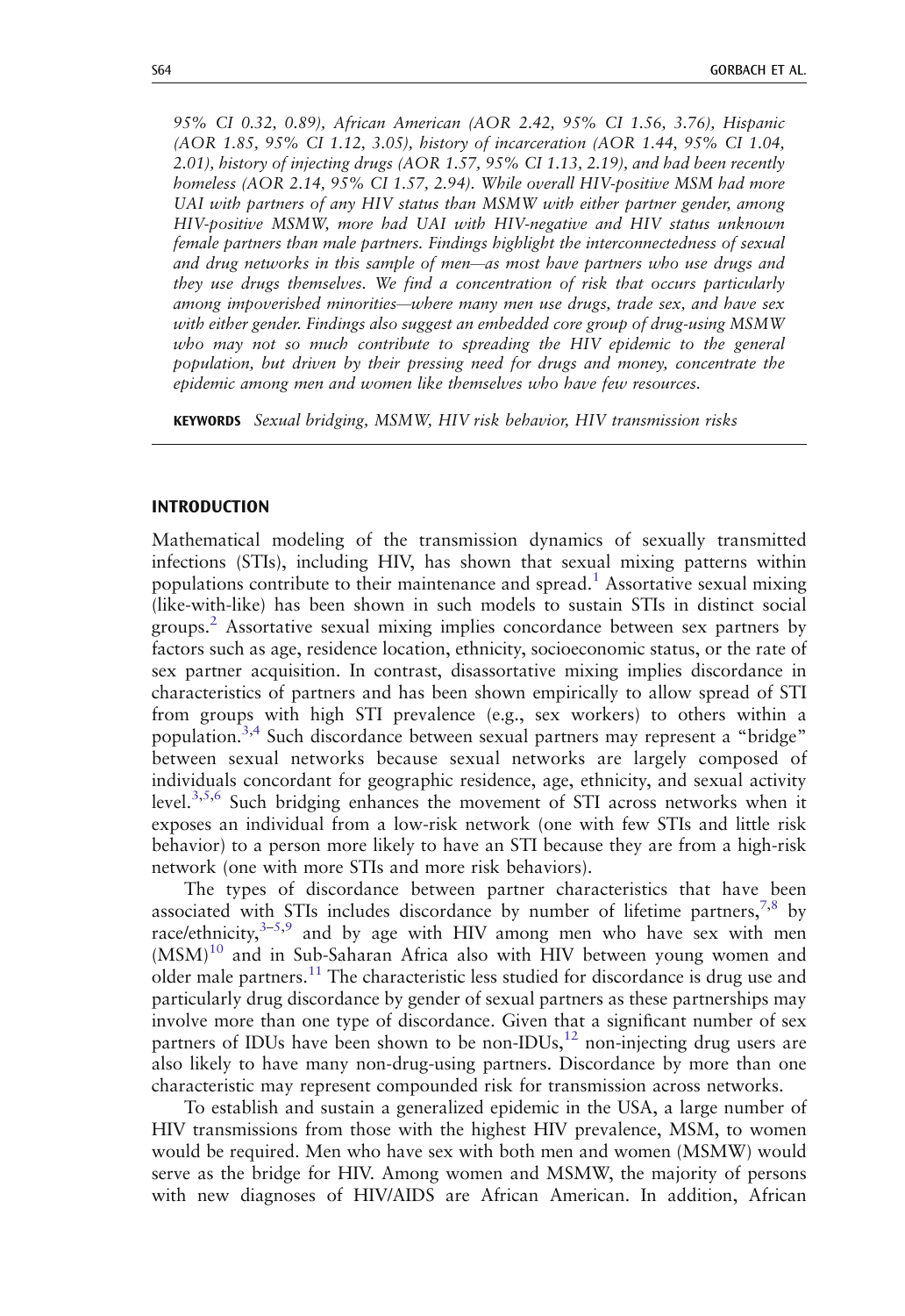American MSM report sex with women more frequently than do Hispanic or White MSM.[13](#page-13-0) This suggests that bridging among MSMW may involve more minority men and women.

As with the national epidemic, in Los Angeles County (LAC), the HIV epidemic has been concentrated among African Americans and Latinos; disproportionately, there are more recent infections and new diagnoses among African Americans and Latinos than Caucasians.<sup>[14](#page-13-0)</sup> Moreover, LAC's HIV epidemic from the beginning has involved primarily MSM and MSMW who together account for 76.1% of cases. Recent increases in the number of African American and Latina women diagnosed with HIV/AIDs raises questions as to whether the concentrated epidemic may be shifting to a generalized epidemic that involves more women, and specifically minority women. To determine the potential contribution of MSMW to the transmission of HIV from MSM to heterosexuals in Los Angeles, we assessed the amount and types of risk practiced by HIV-positive and HIV-negative men who were recruited using respondent driven sampling (RDS) in Los Angeles. We compare the characteristics and behaviors of MSMW to MSW and MSM.

### **METHODS**

Participants were men who participated in one of the two waves of data collection (2005–2007) at the Los Angeles site for NIDA's Sexual Acquisition and Transmission of HIV—Cooperative Agreement Program. The sample for each wave was recruited using  $RDS<sub>15</sub>$  $RDS<sub>15</sub>$  $RDS<sub>15</sub>$  which is described in greater detail elsewhere in this volume.<sup>[26](#page-13-0)</sup> Briefly, for each of the two waves of data collection, an initial set of "seeds" who were MSM or drug users was passively recruited via advertisements posted on walls and online. Each seed phoned a number, made an appointment, arrived at the recruitment site, completed all questionnaires, and provided all biological samples for total compensation of \$50 for this visit. As participants finished, they were provided with coupons to recruit people they knew who were MSM, a drug user, both MSM and a drug user, or whom were their sexual partner. The instructions for drug user coupons stated they should give a coupon to people "each of whom you think is a drug user who has used drugs like cocaine, methamphetamine, heroin, or crack (or who has injected some other drug) in the past six months...". The instructions for the MSM coupon were similar. Sex partner coupons were also provided for individuals with whom they had had sexual intercourse with in the past 6 months. The seed received \$20 for each qualified individual enrolled in the study. Participants had to be 18 years of age or older and (1) MSM or MSMW who engaged in any anal intercourse (AI) in the past 6 months and/or (2) a man or woman who used powder cocaine, crack cocaine, heroin, or methamphetamine in the past 6 months; or recruited by one of the latter as a sexual partner or drug-using partner. Differences existed between waves 1 and 2 in the number of recruitment vouchers provided to participants. In wave 1, participants were offered up to seven coupons to recruit three people known to be either MSM and/or drug users, three coupons to recruit their sexual partners, and one coupon to either (a) a female sexual partner of an MSM or b) a non-drug-using sex partner of a drug user. The maximum possible compensation for study participation was \$190. In wave 2, participants were offered up to four coupons: two to recruit people known to be a MSM or drug user and two to recruit female sexual partners. After approximately six months of wave 2, the number of coupons was increased to six because fewer coupons proved insufficient to sustain the recruitment chains.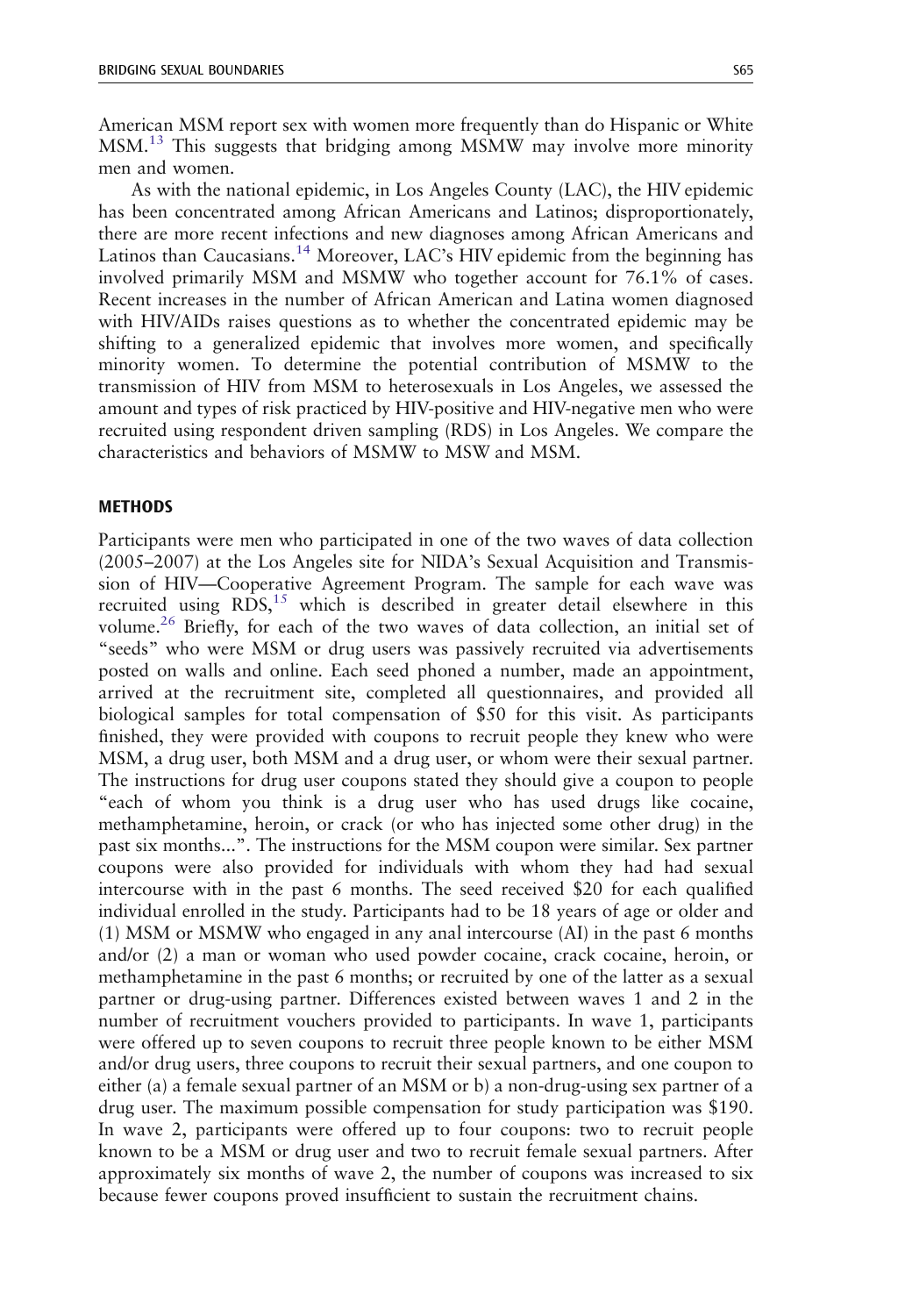<span id="page-3-0"></span>Participants completed Audio Computer Assisted Self Interviews that collected detailed information on the following: (1) demographic characteristics; (2) drug use (powder cocaine, crack cocaine, methamphetamine, or heroin); (3) sexual risk behaviors—number of male and female sexual partners in the prior 30 days and the past 6 months, number of specific behaviors engaged in over the past 6 months while having sex with male and with female partners; (4) specific sexual and drug use behaviors with each of up to six sexual partners (in wave 1 the *last* three sexual partners and a main or female partner but in wave 2 the language was changed to allow for *any* three partners and a main or female partner); and  $(5)$  characteristics and behaviors of each of those sex partners. In addition, all individuals underwent an oral HIV rapid test with confirmatory blood test by Western Blot for those testing positive and provided urine specimens for detection of recent powder cocaine, crack cocaine, methamphetamine, or heroin use. Individuals were also tested for sexually transmitted infections but these data are not included in this analysis.

For the main analyses, individuals were defined as MSM, MSW, or MSMW if they were men who reported sex in the past 6 months with only men, with only women, or with both. We used chi-square and ANOVA procedures to test differences between these groups and demographic and substance use variables. We analyzed behavior reported during the last sex act with each of three of sexual partners in last 6 months. We constructed a partner-level predictor with four groups: (1) MSM-all partners, (2) MSMW-male partners, (3) MSMW-female partners, and (4) MSW-all partners to compare characteristics of the MSMW partners by gender (Table [2](#page-8-0) and Figure 1) to MSM partners and MSW partners. We fit generalized linear random intercept models using sexual behavior group and demographics as the independent variables and partner-level sexual risk behaviors as the dependent variables. The latter included unprotected anal intercourse (UAI), giving or getting drugs or money for sex (sex trade), having a partner from the same neighborhood,



FIGURE 1. Unprotected anal intercourse by HIV status of partner among HIV+ males.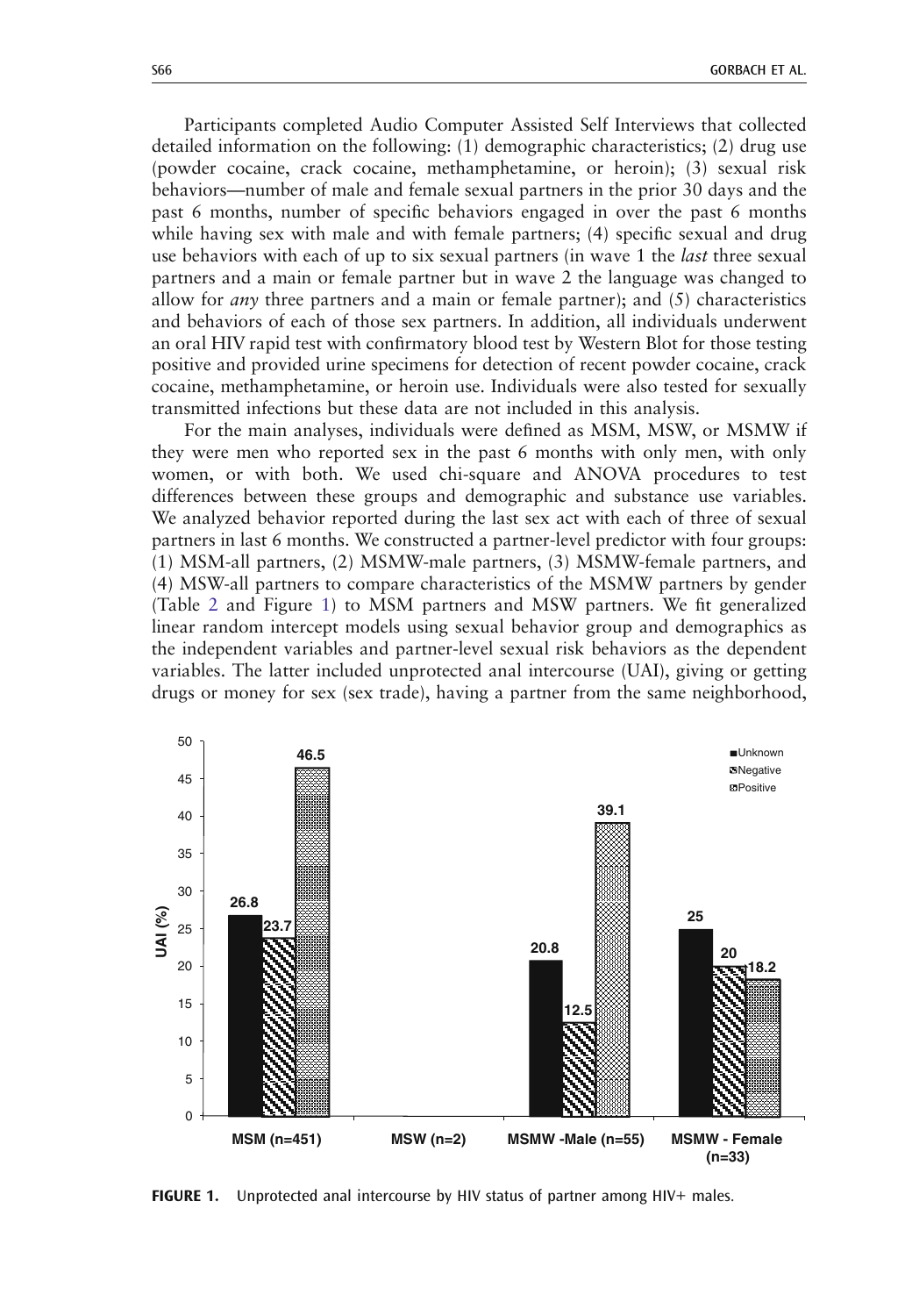disclosing one's HIV status to a partner, having a concurrent partner, and having a partner who has concurrent partners. Since only UAI and sex trade had significant covariates, multivariate models for these outcomes only are presented in Table [3.](#page-9-0) All models also included the following demographic characteristics and risk behaviors: age, race/ethnicity, HIV status, partner HIV status, history of incarceration, history of injection drug use, and homelessness. Because of changes between waves in the coupon distribution and language about sex partners described, wave was controlled for in all analysis. Analyses were fit using SAS (version 9.1) Proc Glimmix (SAS Institute, Cary, NC, USA).

All scientific and research procedures were overseen by the UCLA Human Subjects Protection Committee and the RAND Institutional Review Board.

#### RESULTS

Across both waves combined, there were 461 MSMW, 431 MSM, and 233 MSW. Data from each of up to three recent sexual partners was analyzed for these men producing 845 partners of MSMW, 806 partners of MSM, and 441 partners of MSW individual sex partners, respectively. Among the 845 partners reported by MSMW, gender of sex partner was reported for 349 male partners and 496 female partners. There was a high prevalence of HIV among the male participants compared to the general population of the USA—overall 31%—with great variation between the groups. The highest was among MSM (64%) followed by MSMW (12%) and the lowest was among MSW (4.4%). In general, the sample was composed of men who were of low income, minority, largely unemployed, homeless, and with a history of incarceration. More MSMW were also in the lowest categories of income and education and reported being homeless slightly more than MSM or MSW. Participants reported an average of 3.9–10.3 sexual partners in the last 6 months. MSMW reported the most sex partners although the difference was not statistically significant. Many men in all groups were drug users, and overall, about one third were injectors. There was variation in types of drugs used with MSW using more heroin and cocaine than the other men and MSM using more methamphetamines. The percent of MSMW reporting and testing positive for drug use fell in between that of MSM and MSW (Table [1\)](#page-5-0).

MSMW and MSW shared many characteristics and are more similar to each other than to MSM. Differences by race were greatest; about twice as many of the MSMW (and MSW) were African American compared to MSM. Most MSW and MSMW were also US born, unlike MSM of whom about one fourth were born outside the USA. More MSMW with female partners reported having concurrent partners than men from the other two groups. There were no significant differences in alcohol use (data not shown), and although more MSM used methamphetamines, more MSMW reported injecting methamphetamine in the past month (although not significantly) (Table [1](#page-5-0)).

Overall, about a third of men reported a main or primary partner. Fewer of the MSMW's male partners were reported as main partners compared to MSM or MSW; more MSW's partners were main. More than one-half of MSW and MSMW's partners were African American, which also was the case for both male and female partners of MSMW. Fewer of the male partners for MSMW and MSM were from their own neighborhoods compared to MSW. Mean ages of partners were within 10 years of participant ages across all groups, suggesting little age mixing. MSMW reported more injecting partners than the other groups. Moreover, injecting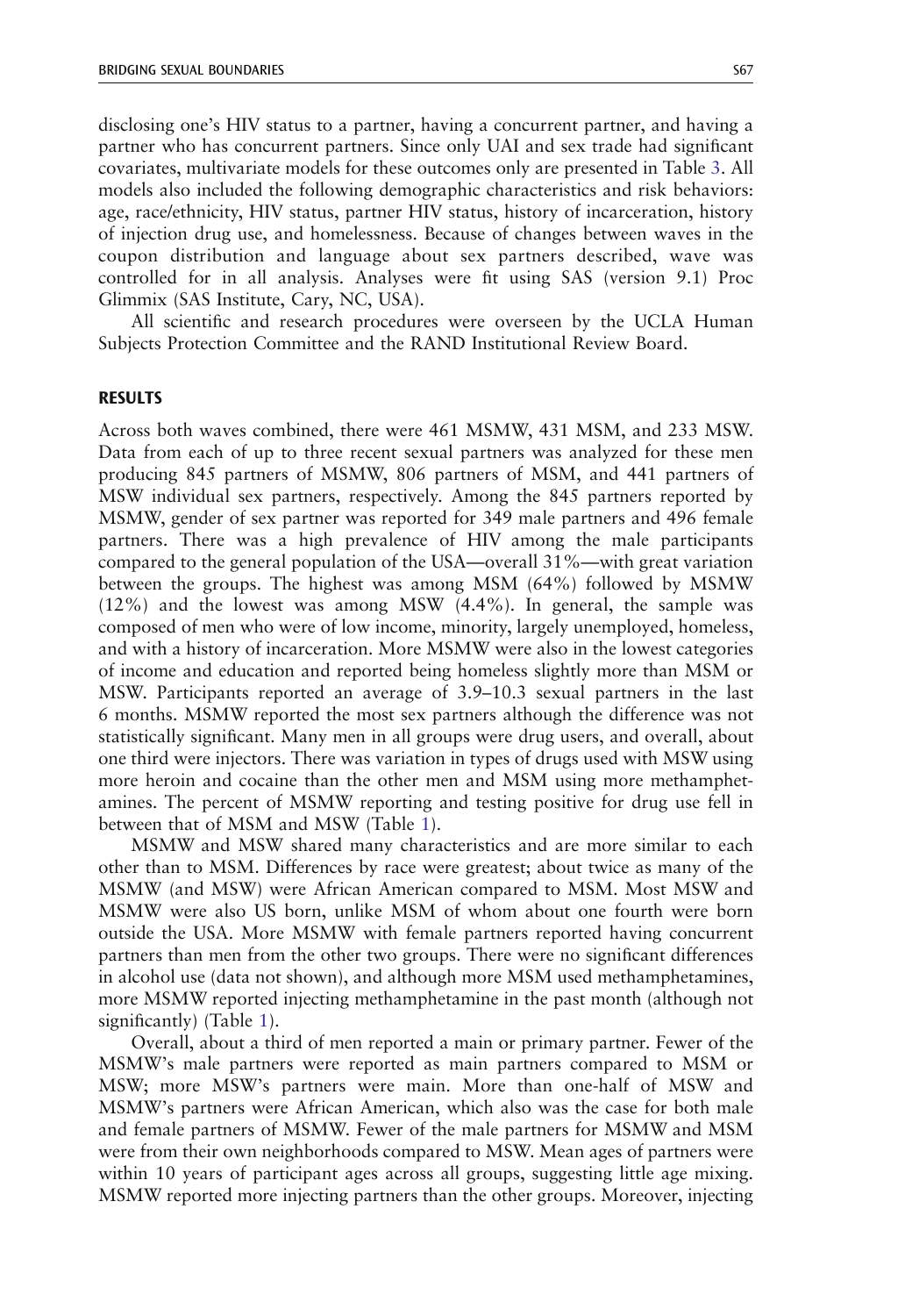<span id="page-5-0"></span>

| Covariates                                                                                                                                                                                  | Total ( $N=1,125$ ), % (n) | MSM $(N=431)$ , % $(n)$                | MSW $(N=233)$ , % $(n)$                          | MSMW $(N=461)$ , % $(n)$ | P value <sup>a</sup> |
|---------------------------------------------------------------------------------------------------------------------------------------------------------------------------------------------|----------------------------|----------------------------------------|--------------------------------------------------|--------------------------|----------------------|
| Age (mean, SD) <sup>a</sup>                                                                                                                                                                 | 42.7 (9.4)                 | 40.6 (8.9)                             | 46.4 (8.8)                                       | 42.8(9.5)                | 0.000                |
|                                                                                                                                                                                             |                            |                                        |                                                  |                          | < 0.0001             |
|                                                                                                                                                                                             | 19.1 (215)                 |                                        |                                                  | 16.7(77)                 |                      |
|                                                                                                                                                                                             | 52.8 (594)                 |                                        |                                                  |                          |                      |
|                                                                                                                                                                                             | 22.0 (248)                 | 23.2 (100)<br>34.8 (150)<br>35.5 (153) | 16.3 (38)<br>66.1 (154)<br>12.4 (29)<br>5.2 (12) | 62.9 (290)<br>14.3 (66)  |                      |
|                                                                                                                                                                                             | 6.0(68)                    | 6.5(28)                                |                                                  | 6.1(28)                  |                      |
|                                                                                                                                                                                             |                            |                                        |                                                  |                          | 0.0007               |
|                                                                                                                                                                                             | 85.4 (961                  | 73.1 (315)                             | 95.3 (222)                                       | 92.0 (424)               |                      |
|                                                                                                                                                                                             | 6.6(74)                    | $12.8(55)$<br>$14.2(61)$               | 1.7(4)                                           |                          |                      |
|                                                                                                                                                                                             | $(06)$ 0.8                 |                                        | 3.0(7)                                           | $3.3(15)$<br>4.8 (22)    |                      |
|                                                                                                                                                                                             |                            |                                        |                                                  |                          | < 0.0001             |
|                                                                                                                                                                                             | 22.0 (247)                 |                                        | 19.3(45)                                         | 24.5 (113)               |                      |
|                                                                                                                                                                                             | 35.8 (402)                 |                                        |                                                  | 41.9 (193)               |                      |
|                                                                                                                                                                                             | 42.3 (475)                 | 20.7 (89)<br>26.3 (113)<br>53.0 (228)  | 41.2 (96)<br>39.5 (92)                           | 33.6 (155)               |                      |
| Race<br>White<br>Black<br>Hispanic<br>Others<br>Country of birth<br>Other<br>Mexico<br>Education<br>Education<br>Ligh school<br>High school<br>More than HS<br>More than HS<br>More than HS | 81.5(916)                  | 78.4 (338)                             | 86.7 (202)                                       | 81.7 (376)               | 0.03                 |
|                                                                                                                                                                                             |                            |                                        |                                                  |                          | < 0.0001             |
| Income past month<br>\$0-\$500<br>\$501-\$1,000                                                                                                                                             | 65.5 (725)                 | 52.8 (223)                             | 69.0 (158)                                       | 75.4 (344)               |                      |
|                                                                                                                                                                                             | 20.4 (226)                 | 27.5 (116)                             | 21.0 (48)                                        | 13.6(62)                 |                      |

TABLE 1 Socio-demographic characteristics and drug use of men by gender of sex partners TABLE 1 Socio-demographic characteristics and drug use of men by gender of sex partners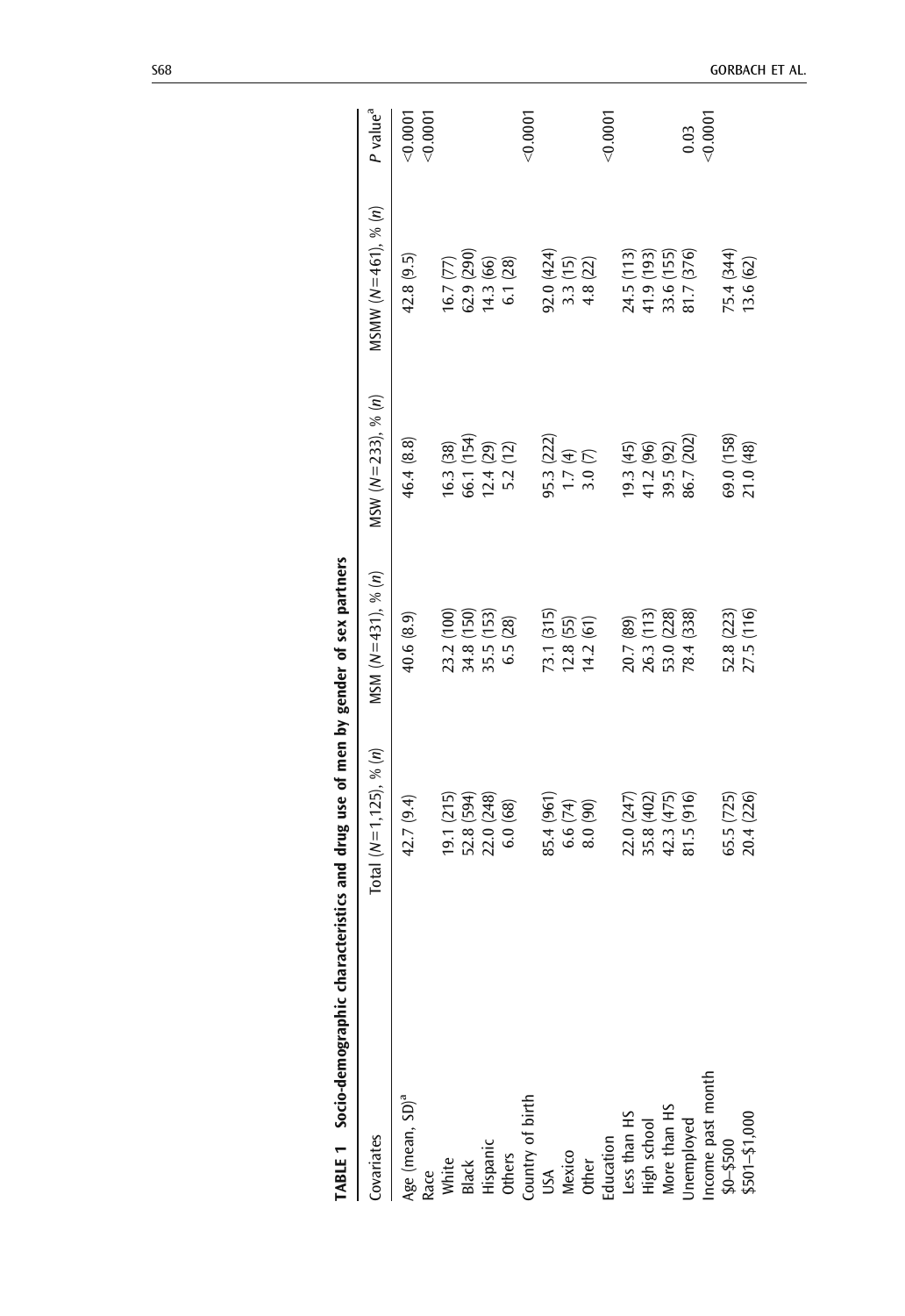| More than \$1,000                                |                                                                                                                                   |                                                                                                                                       |                                                                                                                                                                                                                                                                                                                 |                                                                                                                                                                 |                                                                                                                                                                                                                                                                                   |
|--------------------------------------------------|-----------------------------------------------------------------------------------------------------------------------------------|---------------------------------------------------------------------------------------------------------------------------------------|-----------------------------------------------------------------------------------------------------------------------------------------------------------------------------------------------------------------------------------------------------------------------------------------------------------------|-----------------------------------------------------------------------------------------------------------------------------------------------------------------|-----------------------------------------------------------------------------------------------------------------------------------------------------------------------------------------------------------------------------------------------------------------------------------|
| Single (not married)                             |                                                                                                                                   |                                                                                                                                       |                                                                                                                                                                                                                                                                                                                 |                                                                                                                                                                 |                                                                                                                                                                                                                                                                                   |
| Homeless                                         |                                                                                                                                   |                                                                                                                                       |                                                                                                                                                                                                                                                                                                                 |                                                                                                                                                                 |                                                                                                                                                                                                                                                                                   |
| No. of Partners—6 months (mean, SD) <sup>a</sup> |                                                                                                                                   |                                                                                                                                       |                                                                                                                                                                                                                                                                                                                 |                                                                                                                                                                 |                                                                                                                                                                                                                                                                                   |
| Ever been to jail or prison                      |                                                                                                                                   |                                                                                                                                       |                                                                                                                                                                                                                                                                                                                 |                                                                                                                                                                 |                                                                                                                                                                                                                                                                                   |
| Ever injected drugs                              |                                                                                                                                   |                                                                                                                                       |                                                                                                                                                                                                                                                                                                                 |                                                                                                                                                                 |                                                                                                                                                                                                                                                                                   |
| Ever injected meth                               |                                                                                                                                   |                                                                                                                                       |                                                                                                                                                                                                                                                                                                                 | 11.0 (50)<br>90.2 (405)<br>64.9 (299)<br>64.9 (1313)<br>70.3 (313)<br>70.3 (405)<br>70.3 (405)<br>70.2 (50)<br>70.2 (75)<br>70.2 (75)<br>70.2 (75)<br>70.2 (75) | $\begin{array}{l} 0.53 \\ 0.0001 \\ \hline 0.0001 \\ \hline 0.0001 \\ \hline 0.0001 \\ \hline 0.001 \\ \hline 0.01 \\ \hline 0.0001 \\ \hline 0.0001 \\ \hline 0.0001 \\ \hline 0.0001 \\ \hline 0.0001 \\ \hline 0.0002 \\ \hline 0.0002 \\ \hline 0.0002 \\ \hline \end{array}$ |
| njected drugs in past 30 days                    |                                                                                                                                   |                                                                                                                                       |                                                                                                                                                                                                                                                                                                                 |                                                                                                                                                                 |                                                                                                                                                                                                                                                                                   |
| Jsed amph/meth in past 30 days                   |                                                                                                                                   |                                                                                                                                       |                                                                                                                                                                                                                                                                                                                 |                                                                                                                                                                 |                                                                                                                                                                                                                                                                                   |
| njected meth in past 30 days                     |                                                                                                                                   |                                                                                                                                       |                                                                                                                                                                                                                                                                                                                 |                                                                                                                                                                 |                                                                                                                                                                                                                                                                                   |
| Recent marijuana use (lab test)                  |                                                                                                                                   |                                                                                                                                       |                                                                                                                                                                                                                                                                                                                 |                                                                                                                                                                 |                                                                                                                                                                                                                                                                                   |
| Recent amph/meth use (lab test)                  |                                                                                                                                   |                                                                                                                                       |                                                                                                                                                                                                                                                                                                                 |                                                                                                                                                                 |                                                                                                                                                                                                                                                                                   |
| Recent cocaine use (lab test)                    |                                                                                                                                   |                                                                                                                                       |                                                                                                                                                                                                                                                                                                                 |                                                                                                                                                                 |                                                                                                                                                                                                                                                                                   |
| Recent opiate/heroin use (lab test)              | 14.1 (156)<br>88.9 (979)<br>57.2 (643)<br>57.2 (643)<br>7.7 (34.5)<br>7.3 (34)<br>19.3 (213)<br>5.1 (55)<br>6.3 (213)<br>6.1 (67) | 19.7 (83)<br>88.2 (372)<br>45.5 (1966)<br>7.7 (19.3)<br>5.5 (310)<br>13.12 (13.4)<br>12.13 (89)<br>13.2 (55)<br>13.2 (55)<br>5.5 (23) | $\left.\begin{array}{l} 10.0 \; (23) \\ 0.0 \; (2020) \\ 63.5 \; (148) \\ 64.5 \; (147) \\ 75.4 \; (3.7) \\ 76.4 \; (172) \\ 77.4 \; (3.7) \\ 78.5 \; (47) \\ 79.5 \; (47) \\ 79.5 \; (47) \\ 79.5 \; (47) \\ 79.5 \; (47) \\ 79.5 \; (48) \\ 79.5 \; (47) \\ 79.5 \; (47) \\ 79.5 \; (47) \\ 79.5 \; (47) \\ $ |                                                                                                                                                                 |                                                                                                                                                                                                                                                                                   |
| $\ddot{\phantom{a}}$                             | $\frac{1}{2}$ , $\frac{1}{2}$ , $\frac{1}{2}$ , $\frac{1}{2}$ , $\frac{1}{2}$ , $\frac{1}{2}$ , $\frac{1}{2}$ , $\frac{1}{2}$     |                                                                                                                                       |                                                                                                                                                                                                                                                                                                                 | $\ddot{a}$                                                                                                                                                      |                                                                                                                                                                                                                                                                                   |

| ane in the not f ment<br>זי הי כפא הפרו<br>ミンドー<br>י האורים מהווה<br>nortod condo<br><br>- 22<br>nissing values. MSM, MSW, and MSMW are de | .                         |
|--------------------------------------------------------------------------------------------------------------------------------------------|---------------------------|
|                                                                                                                                            |                           |
|                                                                                                                                            | l                         |
|                                                                                                                                            |                           |
|                                                                                                                                            | ודות היה היה הל           |
|                                                                                                                                            |                           |
|                                                                                                                                            |                           |
|                                                                                                                                            | and (VIIU)                |
|                                                                                                                                            |                           |
|                                                                                                                                            | age in                    |
|                                                                                                                                            | $v_{\rm cont}$ for any in |
| to column total c                                                                                                                          | $\frac{1}{2}$             |
|                                                                                                                                            | endence ex                |
|                                                                                                                                            |                           |
| j                                                                                                                                          | j<br>Í<br>ć<br>j          |
|                                                                                                                                            |                           |
|                                                                                                                                            |                           |
|                                                                                                                                            |                           |
| ļ                                                                                                                                          |                           |
| ֧֧֧֧֧֚֚֚֚֚֚֚֚֚֚֚֚֚֚֚֚֚֚֚֚֡֡֡֓֝֓֡֓֡֝֓֡֬֓֝֓֓֓֓                                                                                               |                           |
|                                                                                                                                            |                           |
|                                                                                                                                            |                           |
| ļ                                                                                                                                          | ı                         |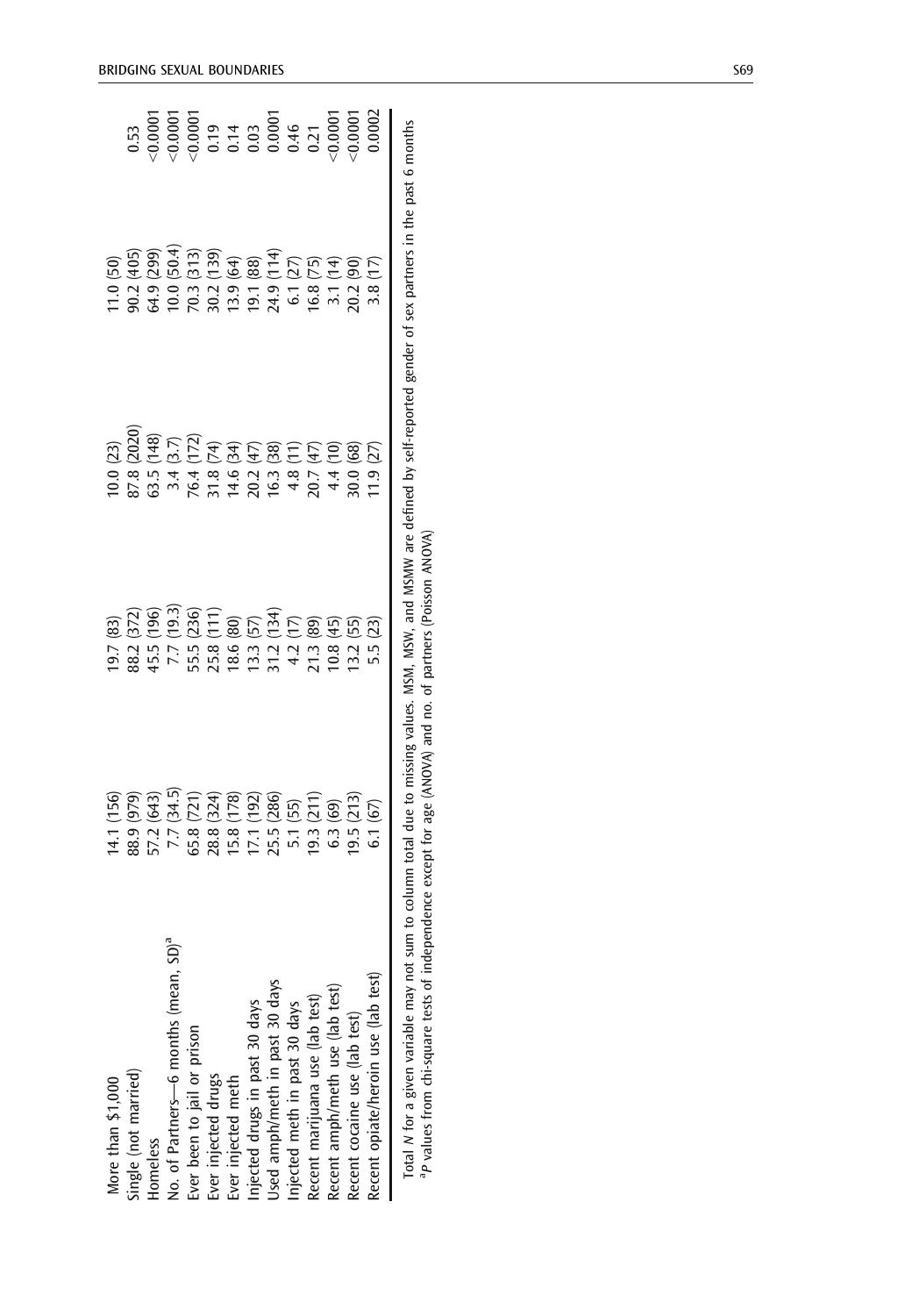partners were reported by more MSMW with male partners than either MSMW with female partners or any of the men reported of their partners. Sex while high or with a partner who was high was reported by more MSMWs with female partners than by other men yet more MSW reported a partner who was high on drugs during sex than reported by men with any other type of partner. Interestingly, MSM were the least likely to report giving a partner money or drugs for sex and more MSMW reported paying female partners for sex than the other groups. Almost twice as many MSMW reported receiving money or drugs for sex with either male or female partners than MSM or MSW (Table [2\)](#page-8-0).

MSMW reported more sexual partners over the last six months than either MSM or MSW and they reported more male than female partners. Most unprotected sex (i.e., sex without using condoms) was reported with female partners but the most UAI was reported by MSM and MSMW with their male partners. Among HIV-positive men, most UAI was with HIV-positive partners except among the MSMW, many fewer of whom reported UAI with a HIV-positive female partner (Figure [1](#page-3-0)). While, overall, more HIV-positive MSM reported UAI with partners of any HIV status than MSMW with either partner gender, more HIV-positive MSMW reported UAI with HIV-negative and HIV status unknown female partners than male partners.

Multivariate models assessed associations between behaviors with up to six recent sexual partners (Table [3\)](#page-9-0). The following were significantly associated with being less likely to report UAI: being a MSW or a MSMW with female partners compared to a MSM. Those more likely to report UAI reported HIV-positive partners and being homeless. The model demonstrates that the following had higher odds of reporting giving money or drugs for sex: MSMW with female partners, men with partners of unknown HIV status, are older, with a history of incarceration, and who are homeless. Finally, receiving money or drugs for sex was associated with higher odds of being African American, having a history of incarceration, a history of injecting drugs, and being homeless, while MSW had significantly lower odds of having traded sex for money or drugs than MSM.

#### **DISCUSSION**

This unique sample of men recruited by their peers provides insight into how drugs and sex weave into the relationships of men on the streets in the large, diverse city of Los Angeles. Our sample is unusual because it captured many poor, homeless men who use drugs and in doing so, also mix sexually with those of both genders. Almost half our sample were men who have sex with men and women (MSMW) in the past six months—a very high proportion of the sample given that in the US general population only about 1% of men 15–44 years of age have had both male and female sexual partners in the last  $12$  months.<sup>[16](#page-13-0)</sup> This enables us to describe the behavior of these men that are often difficult to capture using more standard methods of sampling. Moreover, our sample contained partner specific data on recent partners, enabling us to analyze within men differences in behavior by the gender of their partners. The men in our sample shared many demographic and behavioral characteristics regardless of the gender of their sex partners, but there were important distinctions in the contexts in which sex occurred. It is where and how the sexual networks of these men mix that could account for spread of HIV or alternatively entrench it within certain subgroups.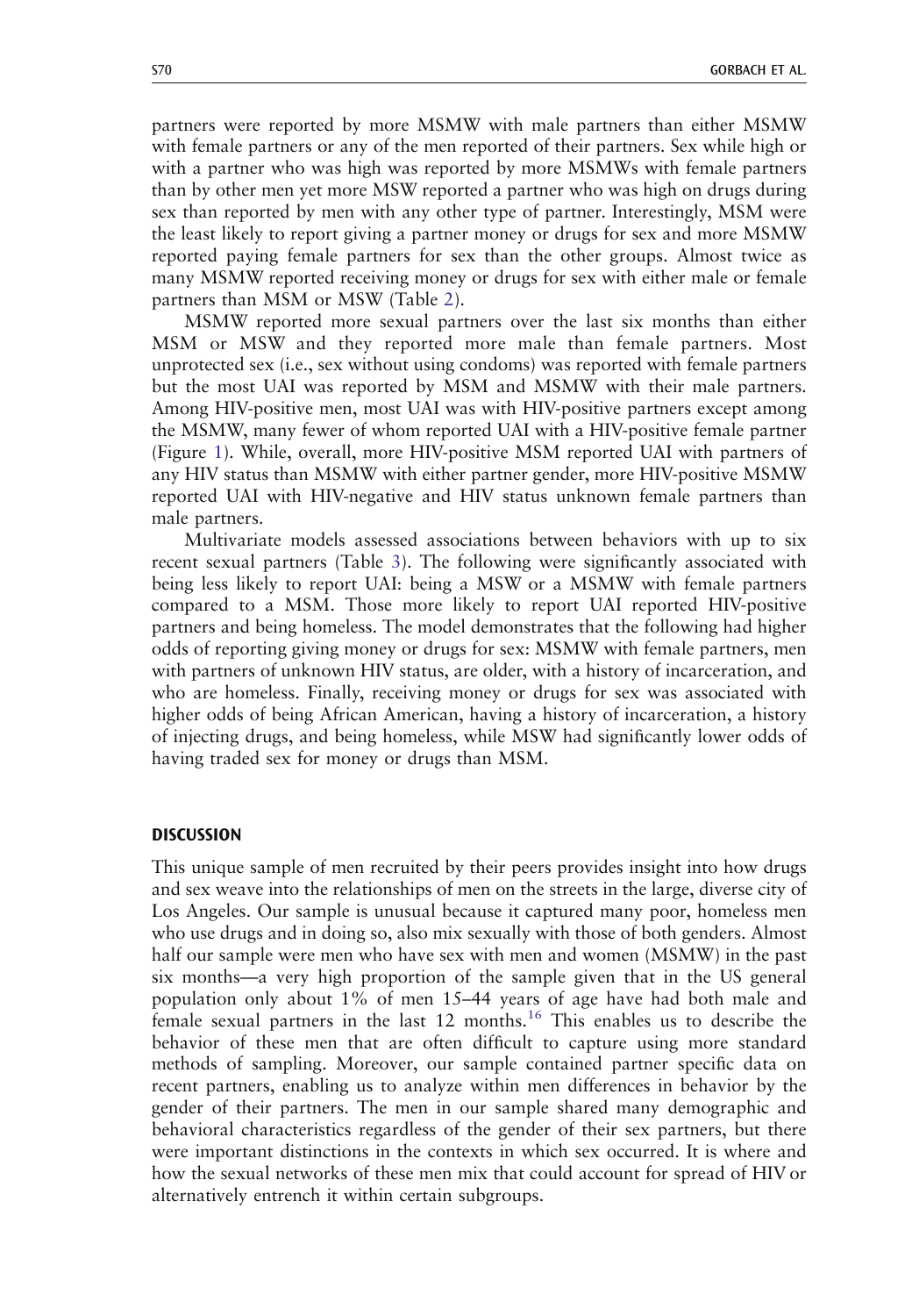| í<br>į<br>١                                                                    |
|--------------------------------------------------------------------------------|
| ֧֦֧ׅ֧֧֧ׅ֧ׅ֧ׅ֧֧ׅ֧ׅ֧ׅ֧ׅ֧ׅ֧֧֚֚֚֚֚֚֚֚֚֚֚֚֚֚֚֚֚֚֚֚֚֚֚֚֚֚֚֚֚֬֜֝֟֩֩֜֜֜֓֝֬֜֜֜֜֜֝֬<br>í |
| į<br>֧֦֚֝                                                                      |
| ו<br>ו                                                                         |
| i<br><b>Changed</b><br>١                                                       |
| į                                                                              |
| l<br>í<br>֕                                                                    |
|                                                                                |
| J<br>֦֧֦֧֦֧֦֧֧֦֧֚֚֚֚֚֚֚֚֚֚֚֚֚֚֚֬֡֡֡֡֡֡֬֝֬֝֓֡֬֝֬֓                               |

<span id="page-8-0"></span>

| Covariates                                                    | Total ( $N=2,092$ ), % (n) | MSM $(N=806)$ , % $(n)$ | MSW $(N=441)$ , % $(n)$ | MSMW-male partners<br>$(N=349), % (n)$ | partners $(N=496)$ , % $(n)$<br>MSMW-female | P value <sup>a</sup> |
|---------------------------------------------------------------|----------------------------|-------------------------|-------------------------|----------------------------------------|---------------------------------------------|----------------------|
| Partner age (Mean, SD)                                        | 36.7 (9.3)                 | 36.2 (9.0)              | 38.4 (9.5)              | 36.7 (9.3)                             | (9.5)<br>36.1                               | 0.002                |
| Partner race                                                  |                            |                         |                         |                                        |                                             |                      |
| <b>Black</b>                                                  | 18.4 (965)                 | 85 (289                 | 57.8 (249)              | 52.1 (177                              | 52.3 (250)                                  | 0.0007               |
| White                                                         | 26.0 (518)                 | 27.7 (206)              | 26.9 (116)              | 23.5 (80)                              | 24.3 (116)                                  | $0.\overline{6}$     |
| Hispanic                                                      | 18.6 (370)                 | 26.1 (194)              | 11.1(48)                | 17.9(61)                               | (67)<br>14.0                                | 0.0007               |
| Others                                                        | 7.0 (139)                  | 7.3 (54)                | 4.2 (18)                | 6.5(22)                                | 9.4 (45)                                    | 0.05                 |
| Main/primary partner                                          | 28.2 (577)                 | 25.7 (203)              | 36.3 (158)              | 19.4 (66)                              | 30.9 (150)                                  |                      |
| Trade partner                                                 | 3.9 (80)                   | 3.9 (31)                | 5.3 (23)                | 2.7(9)                                 | 3.5(17)                                     | 0.43                 |
| Partner lives in the same neighborhood                        | 46.1 (431)                 | 37.9 (148)              | 64.4 (105)              | 43.9 (86)                              | 49.7 (92)                                   | 0.0007               |
| Partner ever injected drugs                                   | 25.9 (455)                 | 22.8 (144)              | 21.8 (85)               | 32.7 (96)                              | 29.6 (130)                                  | 0.02                 |
| Participant gave/received drugs/money for sex                 | 32.5 (657                  | 23.1 (178)              | 32.3 (139)              | 39.1 (131)                             | (209)<br>43.3                               | 0.0001               |
| Participant gave drugs/money for sex                          | 24.3 (491)                 | 14.3(110)               | 29.8 (128)              | 24.5 (82)                              | 35.5 (171)                                  | 0.0001               |
| Participant received drugs/money for sex                      | 24.5 (495)                 | 18.3(141)               | 17.4(75)                | 34.3 (115)                             | 34.0 (164)                                  | 0.0001               |
| Partner ever used heroin, meth, cocaine                       | 58.9 (1078)                | 56.3 (377               | 58.8 (237)              | 64.4 (197)                             | 59.3 (267)                                  | 0.24                 |
| Ever high during sex (participant or partner)                 | 65.8 (1298)                | 59.7 (448)              | 59.0 (291)              | 64.1 (207)                             | 73.6 (352)                                  | 0.0003               |
| Partner ever high during sex (heroin, cocaine, meth, alcohol) | 59.2 (1026)                | 51.7 (327               | 66.1 (234)              | 60.3 (179)                             | 63.6 (286)                                  | 0.001                |
| Participant had concurrent partners                           | 73.1 (1055)                | 72.0 (373)              | 70.0 (191)              | 69.0 (176)                             | (315)<br>79.2                               | 0.03                 |
| Partner had concurrent partners                               | 61.4(876)                  | 63.7 (321)              | 52.3 (169)              | 63.2 (144)                             | (242)<br>65.2                               | 0.009                |
| Partner ever been to jail/prison                              | 46.4 (818)                 | 41.9 (264)              | 16.8 (182)              | 53.2 (157)                             | (215)<br>47.9                               | 0.07                 |
| Unprotected anal intercourse (at last sex)                    | (415)<br>24.2              | 34.6 (247)              | 7.1(21)                 | 25.8 (71)                              | (76)<br>17.7                                | 0.0001               |
| Unprotected sex (at last sex)                                 | (691)<br>40.3              | 34.6 (247)              | 49.5 (147)              | 25.8 (71)                              | (226)<br>52.7                               | 0.0007               |
| Partner's HIV status                                          |                            |                         |                         |                                        |                                             |                      |
| Do not know                                                   | 49.1 (986)                 | 46.3 (355)              | 49.0 (210)              | 55.7 (186)                             | 49.1 (235)                                  | 0.04                 |
| Negative                                                      | 36.4 (730)                 | 23.4 (179)              | 49.9 (214)              | 34.7 (116)                             | 46.1 (221)                                  | 0.0001               |
| Positive                                                      | 14.5 (292)                 | 30.3 (232)              | 1.2(5)                  | 9.6 (32)                               | 4.8 (23)                                    |                      |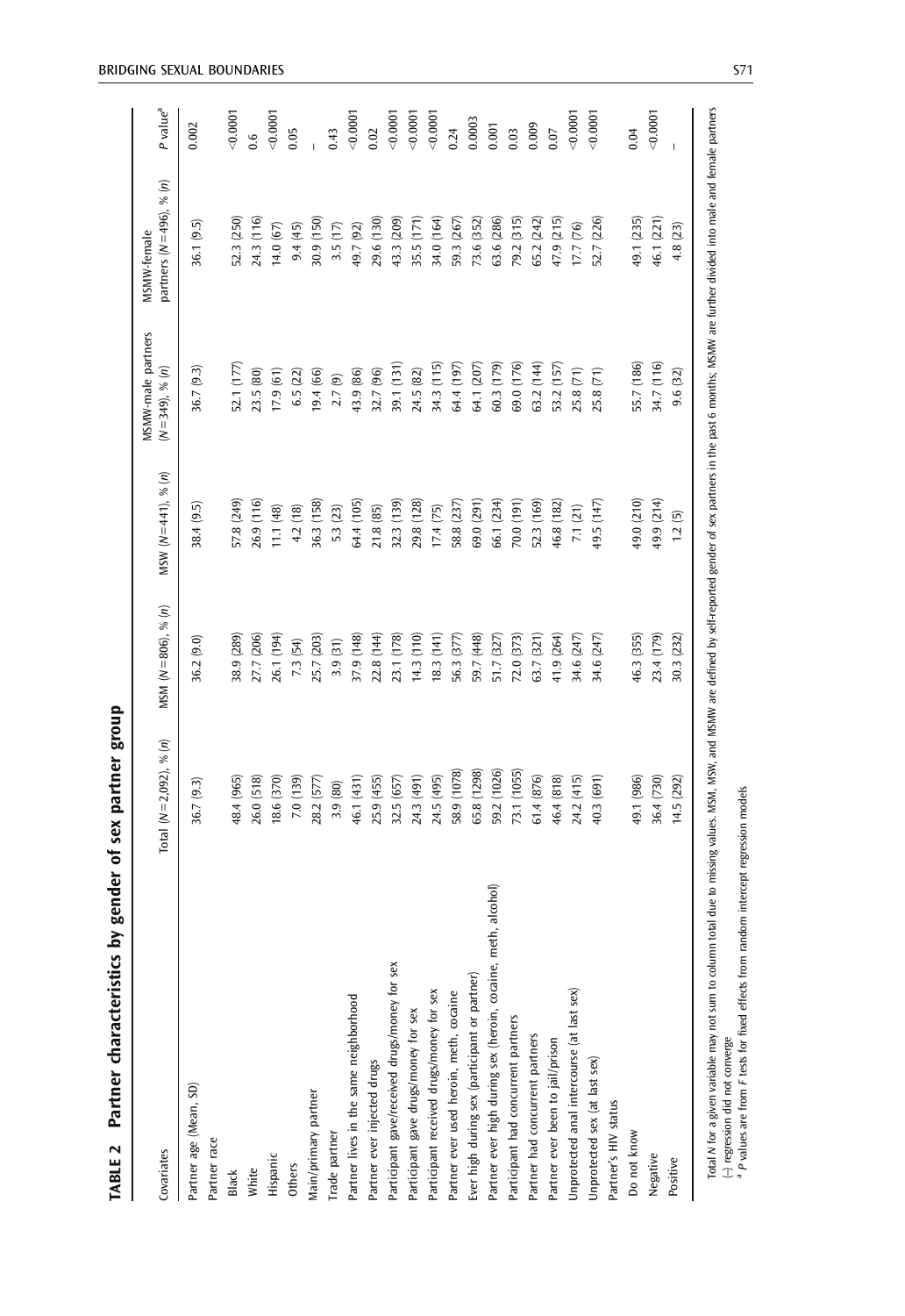| Dependent variable | Covariate            | <b>OR</b> | CI-lower | Cl-upper | P value    |
|--------------------|----------------------|-----------|----------|----------|------------|
| <b>UAI</b>         | Intercept            | 0.56      | 0.25     | 1.25     | 0.16       |
|                    | <b>MSW</b>           | 0.15      | 0.08     | 0.27     | $< 0.001*$ |
|                    | MSMW-male            | 0.69      | 0.45     | 1.05     | 0.08       |
|                    | MSMW-female          | 0.40      | 0.27     | 0.61     | $< 0.001*$ |
|                    | $HIV+$               | 0.77      | 0.53     | 1.14     | 0.19       |
|                    | Partner HIV+         | 2.03      | 1.31     | 3.13     | $0.001*$   |
|                    | Partner HIV unknown  | 0.99      | 0.72     | 1.35     | 0.94       |
|                    | Age                  | 0.99      | 0.97     | 1.00     | 0.10       |
|                    | <b>Black</b>         | 0.91      | 0.62     | 1.36     | 0.66       |
|                    | Hispanic             | 1.12      | 0.73     | 1.72     | 0.59       |
|                    | Other-race           | 0.85      | 0.44     | 1.64     | 0.63       |
|                    | Been to jail (ever)  | 1.27      | 0.93     | 1.74     | 0.13       |
|                    | Injected drugs       | 1.24      | 0.90     | 1.71     | 0.18       |
|                    | Homeless (past year) | 1.37      | 1.01     | 1.86     | $0.04*$    |
|                    | Wave 2               | 1.21      | 0.91     | 1.62     | 0.20       |
| Give money/drugs   | Intercept            | 0.03      | 0.01     | 0.06     | $< 0.001*$ |
| for sex            | <b>MSW</b>           | 1.11      | 0.68     | 1.82     | 0.68       |
|                    | MSMW-male            | 0.99      | 0.62     | 1.59     | 0.97       |
|                    | MSMW-female          | 1.70      | 1.09     | 2.65     | $0.02*$    |
|                    | $HIV+$               | 0.74      | 0.47     | 1.16     | 0.18       |
|                    | Partner HIV+         | 0.81      | 0.46     | 1.40     | 0.45       |
|                    | Partner HIV unknown  | 1.72      | 1.29     | 2.30     | $< 0.001*$ |
|                    | Age                  | 1.02      | 1.00     | 1.04     | $0.02*$    |
|                    | <b>Black</b>         | 1.99      | 1.29     | 3.08     | $0.002*$   |
|                    | Hispanic             | 1.16      | 0.69     | 1.94     | 0.57       |
|                    | Other-race           | 1.74      | 0.88     | 3.45     | 0.11       |
|                    | Been to jail (ever)  | 1.64      | 1.17     | 2.29     | $0.004*$   |
|                    | Injected drugs       | 1.12      | 0.80     | 1.56     | 0.51       |
|                    | Homeless (past year) | 1.73      | 1.27     | 2.36     | $< 0.001*$ |
|                    | Wave 2               | 1.15      | 0.85     | 1.54     | 0.36       |
| Get money/drugs    | Intercept            | 0.07      | 0.03     | 0.17     | $< 0.001*$ |
| for sex            | <b>MSW</b>           | 0.53      | 0.32     | 0.89     | $0.02*$    |
|                    | MSMW-male            | 1.43      | 0.91     | 2.23     | 0.12       |
|                    | MSMW-female          | 1.31      | 0.85     | 2.02     | 0.23       |
|                    | $HIV+$               | 0.79      | 0.51     | 1.21     | 0.28       |
|                    | Partner HIV+         | 0.86      | 0.52     | 1.43     | 0.55       |
|                    | Partner HIV unknown  | 1.31      | 0.98     | 1.75     | 0.07       |
|                    | Age                  | 1.00      | 0.98     | 1.02     | 0.86       |
|                    | <b>Black</b>         | 2.42      | 1.56     | 3.76     | $< 0.001*$ |
|                    | Hispanic             | 1.85      | 1.12     | 3.05     | $0.02*$    |
|                    | Other-race           | 1.49      | 0.74     | 3.00     | 0.27       |
|                    | Been to jail (ever)  | 1.44      | 1.04     | 2.01     | $0.03*$    |
|                    | Injected drugs       | 1.57      | 1.13     | 2.19     | $0.007*$   |
|                    | Homeless (past year) | 2.14      | 1.57     | 2.94     | $< 0.001*$ |
|                    | Wave 2               | 0.96      | 0.72     | 1.29     | 0.79       |

<span id="page-9-0"></span>TABLE 3 Random intercept regression models for unprotected anal sex (UAI), giving or getting money or drugs for sex

 $*_{p<0.005}$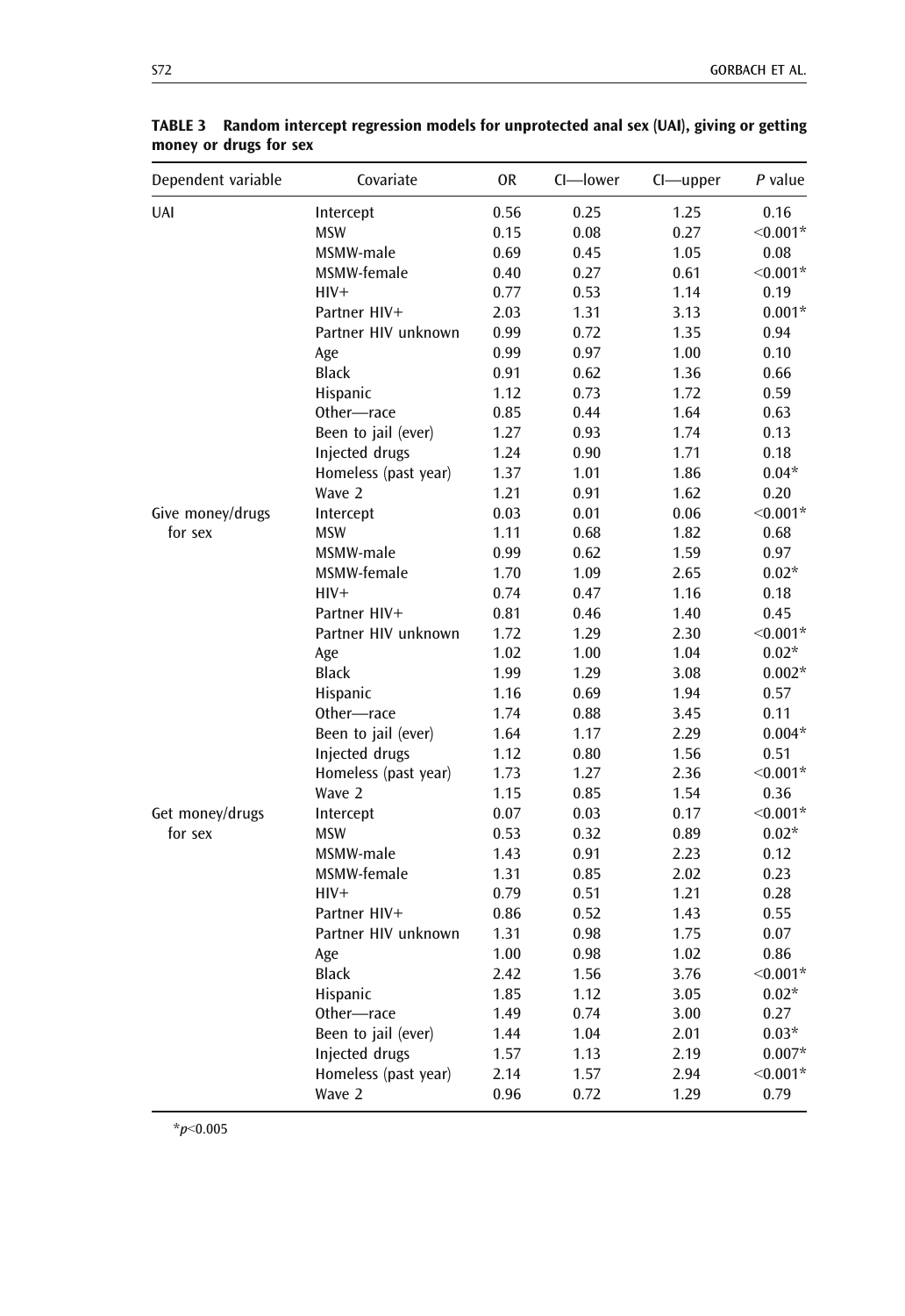MSMW have been shown to reside behaviorally between MSM and MSW for key risk behaviors such as numbers of sexual partners and frequency of sex.<sup>[17](#page-13-0)</sup> In our sample, MSMW also occupied the middle on most risk variables, yet what distinguished them from the other men is that about twice as many reported receiving drugs or money for sex as MSM or MSW. More of the MSMW we studied were also in the lowest income and education categories and more were homeless than either MSM or MSW, suggesting that the extreme poverty and social marginalization interact with these men's lives to drive commercial sex activities to facilitate either survival or desired sexual expression. Our multivariate analysis further illustrates that those reporting receipt of drugs or money for sex were more likely to report histories of incarceration and of injection drug use, further emphasizing associations between social marginalization and trading of sex. Finally, men who reported being paid for sex were more likely to be African American, findings consistent with a qualitative study of African American MSM in Los Angeles in which exchange of sex or drugs, money, or basic needs were reported to be common.<sup>18</sup>

The frequent experiences of incarceration and homelessness in this sample imply that these men spend much time in jails and on the streets—places at which sexual networks can be connected. Such locales, however, have barriers that affect the practice of safe sex. For example, African American men in Los Angeles have reported a lack of availability of condoms in jails and homeless shelters as a barrier to protected sex.<sup>[18](#page-13-0)</sup> This suggests that when in jail or on the streets, those who may not normally practice risky behavior are faced with structural barriers to being safe and therefore engage greater risk in these settings.

The MSMW in our study appear to be sexually bridging geographic as well as gender networks. Many MSM and about one-half MSMW-male partners reported sexual partners from other neighborhoods, which contrasts with MSW and the MSMW-female partners, many of whom reported partners from their own neighborhood. For these MSM and MSMW, concerns about same-sex behaviors being found out by acquaintances, friends, or family members may contribute to looking outside one's social network to encounter male sex partners. There would be few similar concerns when seeking female partners, as most of these were reported from the men's neighborhoods. Such neighborhood differences suggest that heterosexual networks may be more localized, whereas sexual networks of MSM and MSMW may be more far reaching. This suggests more disassortative mixing by location among men with male partners than with female partners. As such, MSMW can function as potential bridges for HIV to cross, as the men travel for some sexual partners while maintaining others in their own neighborhood, thereby connecting two distinct neighborhoods. We also observed in our data high rates of both dissasortative mixing and concurrent sexual partnerships, which enhances the efficiency of HIV spread throughout populations.

In this sample, potential for transmitting HIV from MSMW to either men or women results largely from a lower use of condoms and because MSMW are having sex with both a very high HIV prevalence (MSM) and low HIV prevalence group (women). We found that the MSMW did report relatively little condom use with female partners, especially during vaginal intercourse, but many more reported condom use during sex with men. Other studies have shown minority MSMW use condoms as much as, if not more than MSMW of other races/ethnicities.<sup>[19,20](#page-13-0)</sup> Furthermore, African American and "other" race men who have both male and female partners tend to have less UAI with males than those men who have only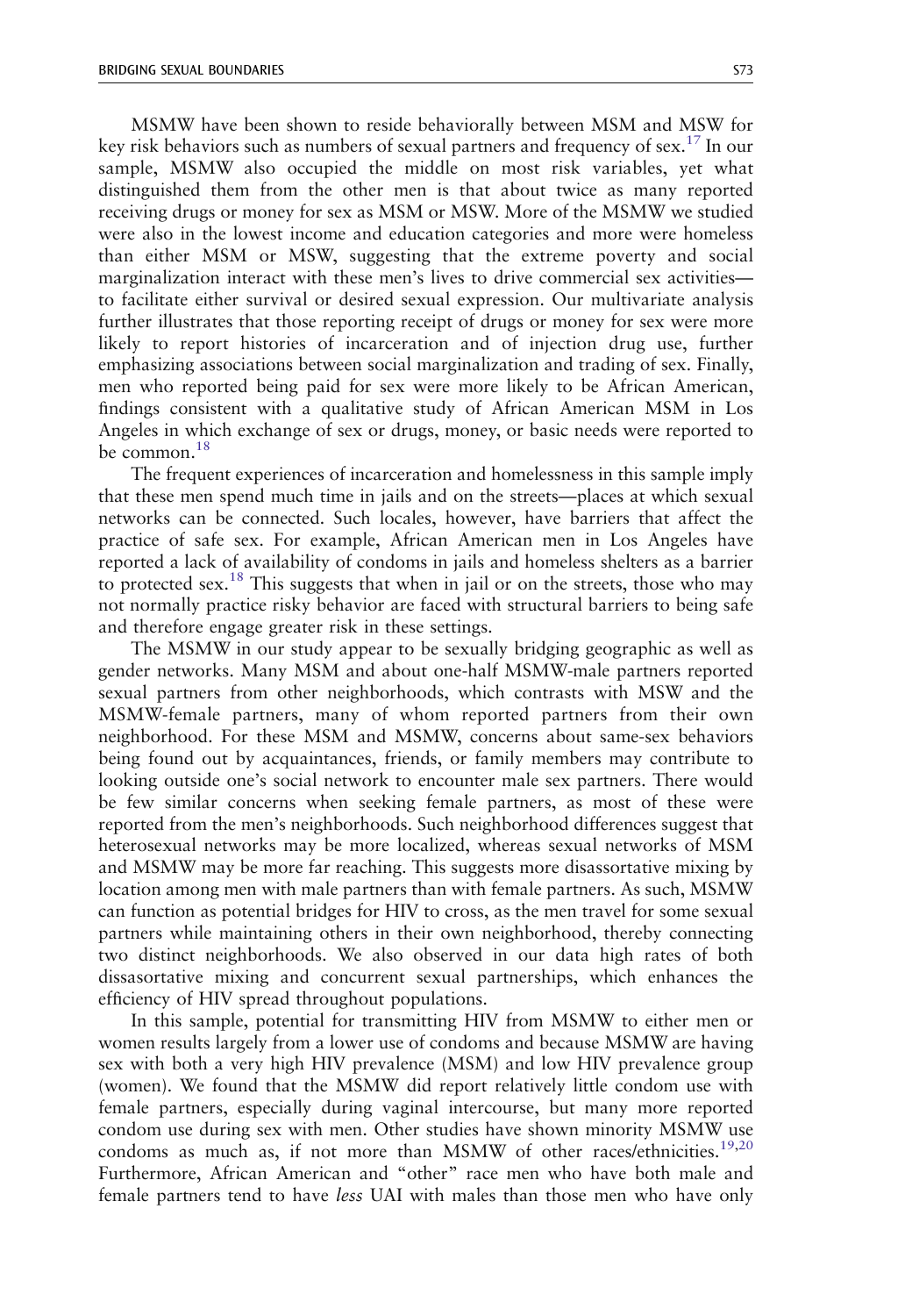male partners. However, MSMW who do not disclose their same-sex behaviors report more unprotected intercourse with female partners than those who do disclose.<sup>[13](#page-13-0)</sup> What is of concern in our study is that when we examine the practice of UAI among HIV-positive men (Figure [1](#page-3-0)), we observed MSMW reporting significant UAI with females partners of HIV-negative and of unknown HIV status. Given that UAI is the highest transmitting sexual risk behavior, possible transmission to these female partners is of great concern. This finding is surprising because the other HIV-positive men in the sample appear to "serosorting" by having UAI mostly with HIV-positive partners. Nevertheless, substantial proportions of the HIV-positive men in all groups report UAI with HIV negative and status unknown partner, demonstrating that risks for transmission is occurring between men as well as between men and women.

MSMW were predominantly African American in this sample, and most of the partners also were African American. This suggests a highly assortative sexual networking pattern that describes MSMW as a "core group" who largely mix with other minority men and women. The higher numbers of sexual partners, especially male partners, reported by MSMW compared to either MSM or MSW also confirms that these MSMW may function like a core group. A core group is defined as a group of individuals characterized by high rates of partner change (often with each other), longer duration of infection often related to poor access to health care, and highly efficient transmission of infection per exposure, all contributing to high rates of STIs.<sup>[21](#page-13-0)</sup> While such a dynamic has been noted before among African American MSM and been suggested to be a contributing factor to their higher prevalence of  $HIV<sub>1</sub><sup>22</sup>$  it has also been shown that these men are also likely to be have disassortative mixing with regard to age, with many partnerships that have a difference of 10 years of age or greater.<sup>[23](#page-13-0)</sup> In our sample, we observe such assortative mixing by race/ ethnicity among African American participants; however, we see no evidence of pronounced disassortative age mixing. We do see evidence of mixing by HIV status, and this is a great cause for concern.

Drug use is an important dynamic that pervades the sexual choices of the men in this study. While MSMW reported methamphetamine use rates between MSM and MSW, they were more likely to have recently injected methamphetamine than even MSM. Clearly, when sex occurs in the context of drug use, it is usually higher risk. For example, IDU MSM are more likely than non-IDU MSM to report unprotected receptive anal intercourse (UAI) with casual partners, which was found to be strongly associated with HIV seroconversion in a prospective analysis of a cohort of MSM.[24](#page-13-0) In our study, we also show that UAI was associated with a history of injecting drug use, suggesting the ability to practice safe sex is a particular challenge for drug users.

Using RDS produced a sample of very poor, minority, drug-using men; very few men were employed, well-educated, White, or young. This limits the generalizability of our findings to other MSMW in Los Angeles. Patterns of risk may be very different for MSMW that are not as marginalized as those in our sample. Another limitation is that it was beyond the scope of this manuscript for us to examine differences in sexual position among MSMW, a factor that affects the transmission probability. Future analyses of this dataset will address these research questions and shed further light on the potential contributions for transmission and dynamics of that risk among the men in our sample.

This study provides a rare look into the interconnectedness of sexual and drug behaviors in this sample of men—most of whom have sex partners who use drugs.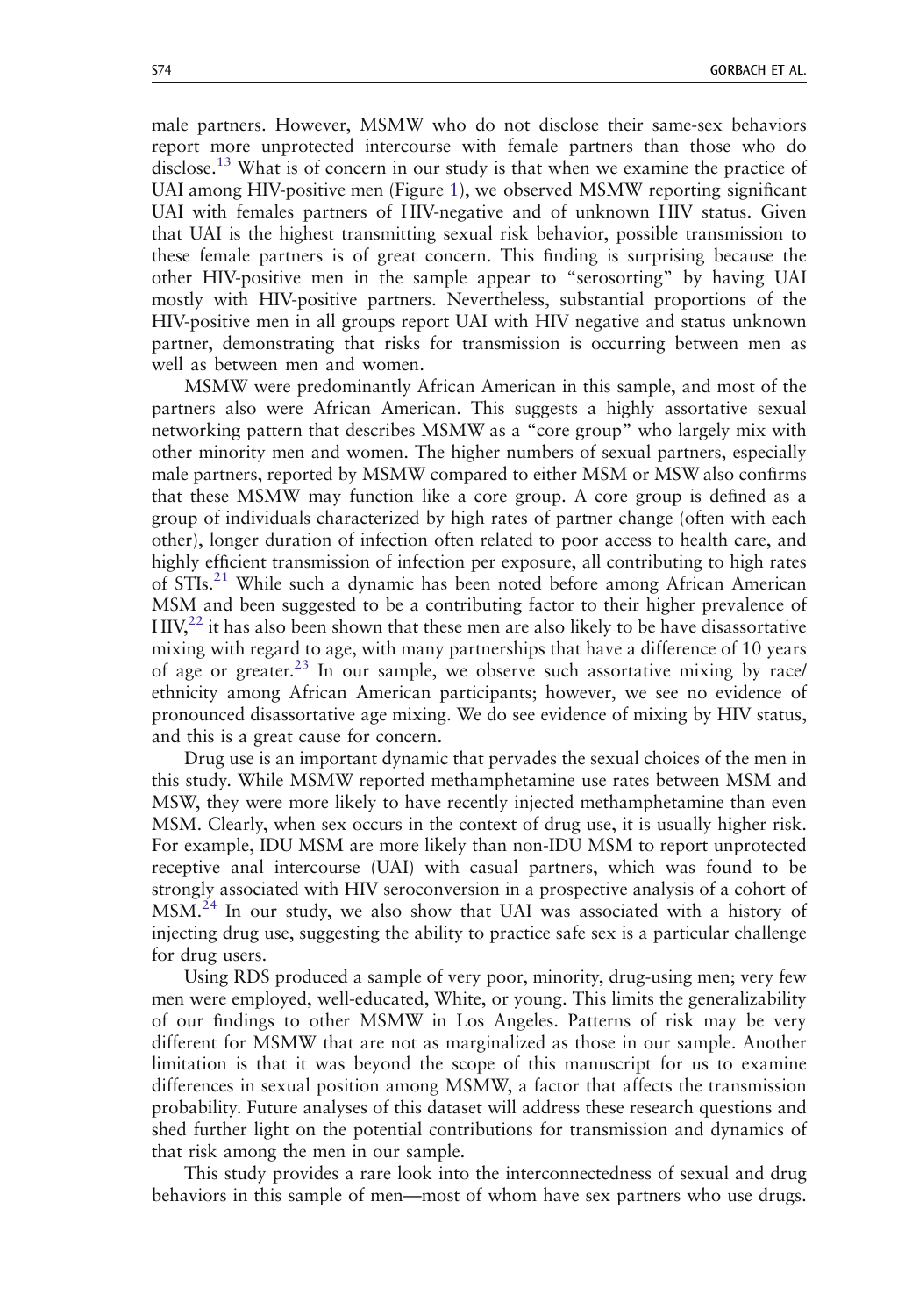<span id="page-12-0"></span>The findings raise a flag of concern for the HIV-negative female sexual partners of MSMW who we show to be at considerable risk for HIV acquisition because of the proportion of HIV-positive MSMW who report UAI with them. Such risky sexual behavior likely occurs in the context of drug use or commercial sex, as we also found many MSMW reporting trading money or drugs for sex with female partners. What is borne out is that a concentration of risk occurs among impoverished minorities—where men, many of whom are HIV positive, commonly use drugs, trade sex, and have sex with either gender. These data provide support for the hypothesis that such "compound risk" enhances the frequency and variety of exposures, increasing the cumulative probability of transmission and, therefore, plays a major role in maintaining the endemicity of HIV in the settings where it  $occurs.<sup>25</sup>$  $occurs.<sup>25</sup>$  $occurs.<sup>25</sup>$  Our findings suggest an embedded core group of minority drug-using MSMW who may not so much contribute to spreading the HIV epidemic to the general population, but driven by their pressing need for drugs and money, may concentrate the epidemic among men and women like themselves who have few resources. What remains to be found is whether such dynamics also hold in younger groups of urban MSMW.

#### ACKNOWLEDGMENT

Drs. Shoptaw and Gorbach gratefully acknowledge the support of NIDA grant U01DA17394 for this work.

OPEN ACCESS This article is distributed under the terms of the Creative Commons Attribution Noncommercial License which permits any noncommercial use, distribution, and reproduction in any medium, provided the original author(s) and source are credited.

## **REFERENCES**

- 1. Aral SO. Patterns of sexual mixing: mechanisms for or limits to the spread of STIs? Sex Transm Infect. 2000; 76(6): 415–416.
- 2. Anderson RM. Transmission dynamics of sexually transmitted infections. In: Holmes KK, et al, ed. Sexually Transmitted Diseases. New York: McGraw-Hill; 1999: 25–38.
- 3. Rothenberg RB, Potterat JJ. Temporal and social aspects of gonorrhea transmission: the force of infectivity. Sex Trans Dis. 1987; 15: 88–92.
- 4. Potterat JJ, Muth SQ, Rothenberg RB, et al. Sexual network structure as an indicator of epidemic phase. Sex Trans Infect. 2002; 78: i152–i158.
- 5. Laumann EO, Youm Y. Racial/Ethnic Group difference in the prevalence of sexually transmitted diseases in the United States: a network explanation. Sex Trans Dis. 1999; 26 (5): 250–261.
- 6. Laumann EO, Gagnon JH, Michael RT, et al. The Social Organization of Sexuality. Chicago: University of Chicago Press; 1994.
- 7. Gorbach PM, Drumright LN, Holmes KK. Discord, discordance & concurrency: comparing individual and partnership-level analyses of new partnerships of young adults at risk of STI. Sex Transm Dis. 2005; 32(1): 7–12.
- 8. Drumright LN, Gorbach PM, Holmes KK. Do people really know their sexual partners?: concurrency, knowledge of partner behavior and sexually transmitted infections within partnerships. Sex Transm Dis. 2004; 31: 437–442.
- 9. Ford K, Sohn W, Lepkowski JM. Characteristics of adolescent's sexual partners and their association with use of condoms and other contraceptive methods. Fam Plann Perspect. 2001; 33: 100–105.